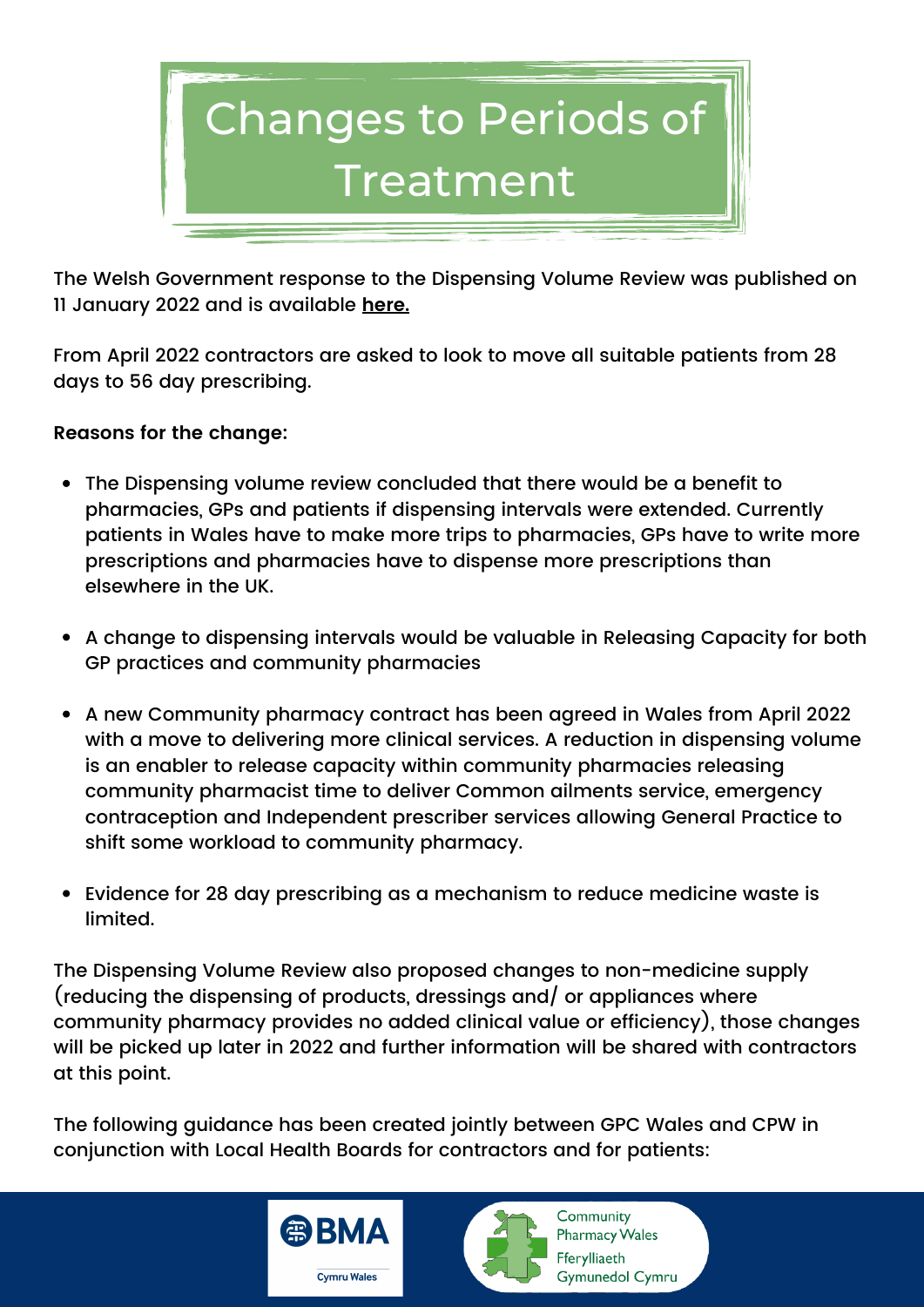

### **When:**

- Patients can be changed at their annual medication review over the 12 months from April 2022. This will minimise additional practice workload.
- **Or:**
- Alternatively practices could plan to do the change over a minimum of a 2 month (56 day) timeframe
	- $\circ$  Look at 1/8 of patients on regular prescribed medication in each of the 8 weeks
	- o Creates maximum capacity release for both GP practices and community pharmacies. Moving all patients in the same month although creating capacity on alternate months, creates peaks and troughs of workload which is unhelpful for both contractors and does not create the capacity release aimed for.
	- This faster approach may well need additional cluster help
- **Exclusion Criteria:**
	- $\circ$  Patients on a compliance aid/ MAR chart –these patients may be confused or be more likely to need changes to their medication. Pharmacies are not required to dispense in instalments against prescriptions so if these patients were moved to 56 days these patients could receive 8 x 7 day "trays" which could cause significant confusion. These patients may need more support and having a once/ month check-in with the pharmacy team has additional benefits.
	- $\circ$  Patients on Controlled Drugs strong recommendations were issued by DHSC/ WG that prescriptions for schedule 2, 3 or 4 CDs are limited to the quantity necessary for up to 30 days treatment. To prevent confusion and reduce risk patients with any routine schedule 2/3 or 4 Controlled drug should ideally be retained at 28 day prescribing for all of their medication.
	- $\circ$  Patients on "Specials" some medications have limited shelf-life
	- $\circ$  Patients who are not yet on a stable medication regime
	- o Patients who require more frequent monitoring
	- o Patients where there are known compliance issues or safety concerns
	- $\circ$  Prescriptions for GF foods/ appliances/ dressings
	- $\circ$  Patients whom the GP in their opinion does not feel should be moved to a longer period of treatment.



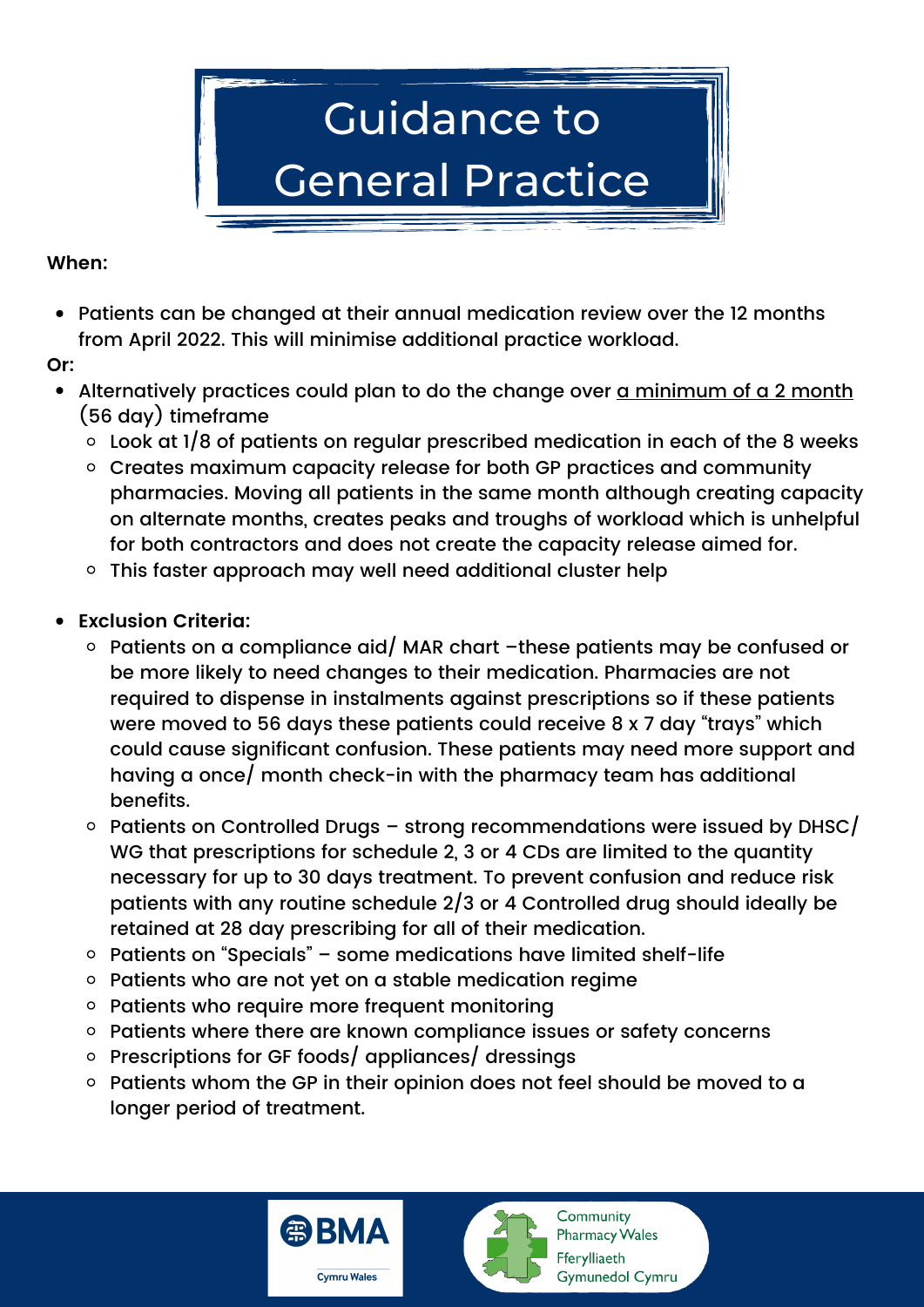

# **Collaboration with Community Pharmacies:**

- Agree local processes
- Clear and consistent messaging to patients
- Understanding patients not suitable to shift MAR charts, compliance aids, "specials", other concerns
- o Practice asking about compliance aids at annual review and community pharmacists setting up notifications when these are commenced
- **Other Considerations:**
	- $\circ$  Ideally consider changing those in the same household in the same month
	- Consider use of Repeat/ Batch prescriptions as well (increasing period of treatment), further reducing workload on prescription generation/ signing for a 12 month period

# **Dispensing patients.**

The new advice is supported by changes to the community pharmacy contract but where practices dispense a change would currently disadvantage the practice due to reduction of items. GPCW and Welsh government are looking to adjust the dispensing contract in Wales to allow for this. Until then, or if agreement is not reached, dispensing practices should maintain the status quo but can still make the changes for prescribing patients for patient convenience and reducing practice workload.



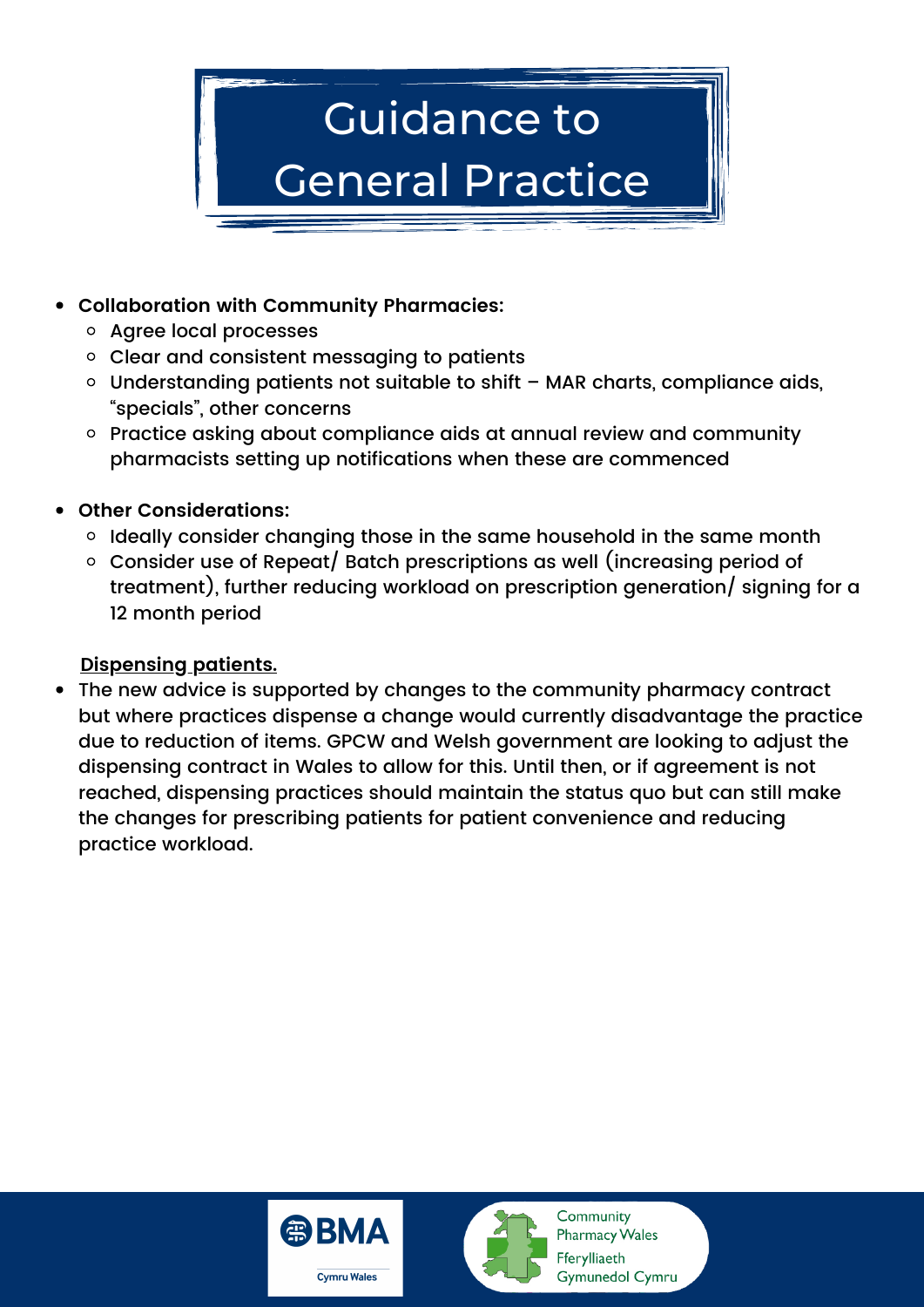

Not all GPs will be able to move to change periods of treatment at the same time for a variety of different reasons including capacity and workflow. Some GP practices may wish to move all their patients to at least 56 day prescribing over a 2 month timeframe, whereas most may prefer to change patients prescribing intervals as part of their annual review process over a 12 month period.

It is therefore vitally important that community pharmacies work with their local GP practices to discuss and agree the following:

The proposed plan/ timescales

- How community pharmacy contractors can support in respect of messaging to patients
- Identification of patients excluded from the move to longer periods of treatment e.g. patients on compliance aids
- Identification of patients where the community pharmacy would like to request that patients be moved together e.g. patients in the same household (especially those that the pharmacy may support with deliveries)
- Agreement of a future process to communicate patients moving to compliance aids that may require changes to dispensing intervals
- Supporting identification of patients for Repeat Dispensing

To reduce duplication ideally community pharmacies in the same locality should meet together with the General Practice rather than individually.

The responsibility for agreeing the period of treatment lies with the GP and may need to be other than 56 days for a variety of clinical decisions.



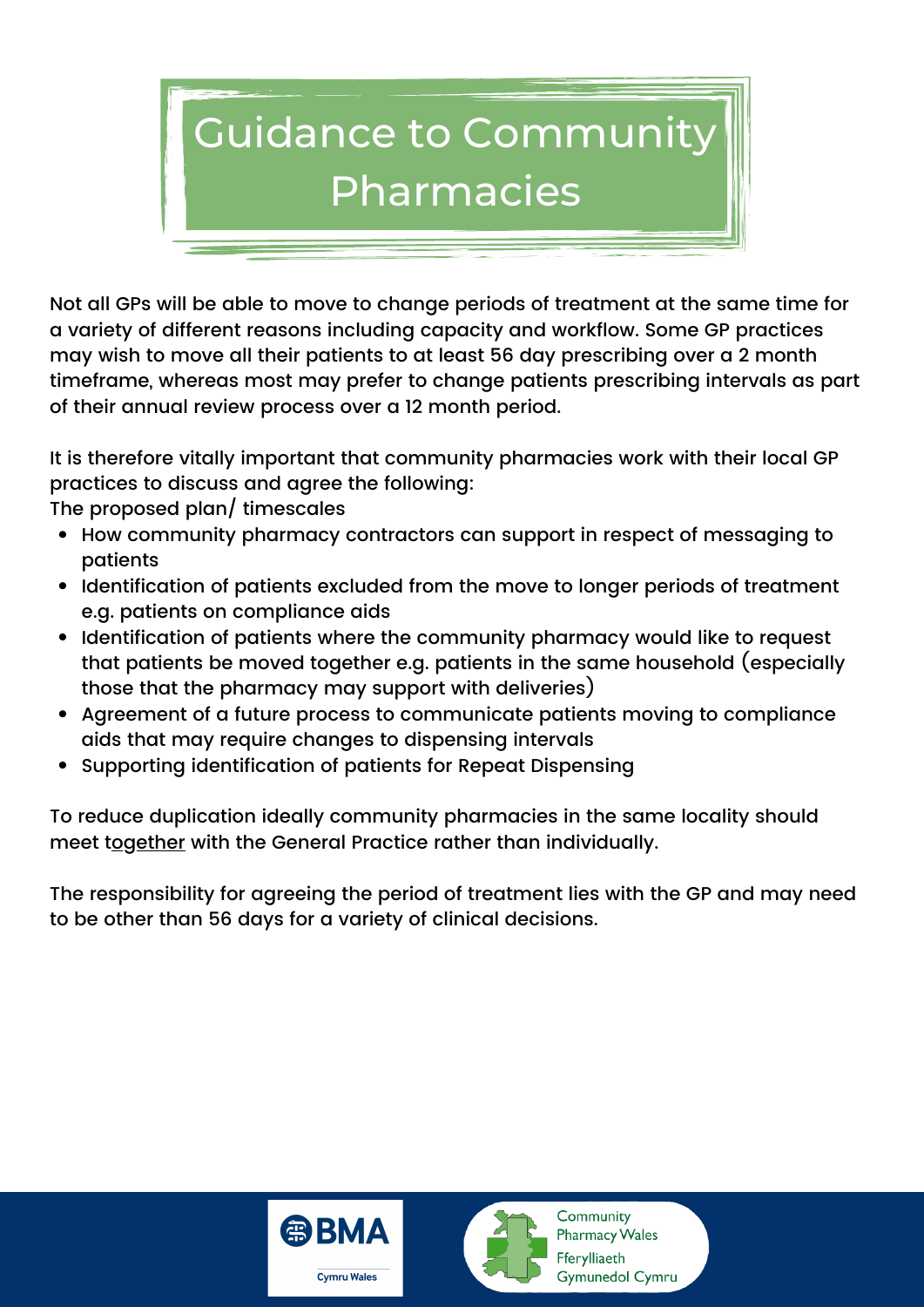

Community pharmacy teams are also advised to liaise with their cluster pharmacist, LHB medicines management pharmacists and technicians and practice-based pharmacists as all of them will also be working to support the changes.

The Primary Care Cluster Community Pharmacy Lead role will also be very useful for liaising between the community pharmacies and the GPs in the cluster– it is proposed that the PCCCPLs may wish to focus on this change as one of their main areas of focus in 2022/23, both for meetings with other community pharmacies and the wider cluster.

Community Pharmacy Wales will continue to have discussions at Local Health Board/ CPW forum meetings to discuss LHB support for implementation of this guidance.